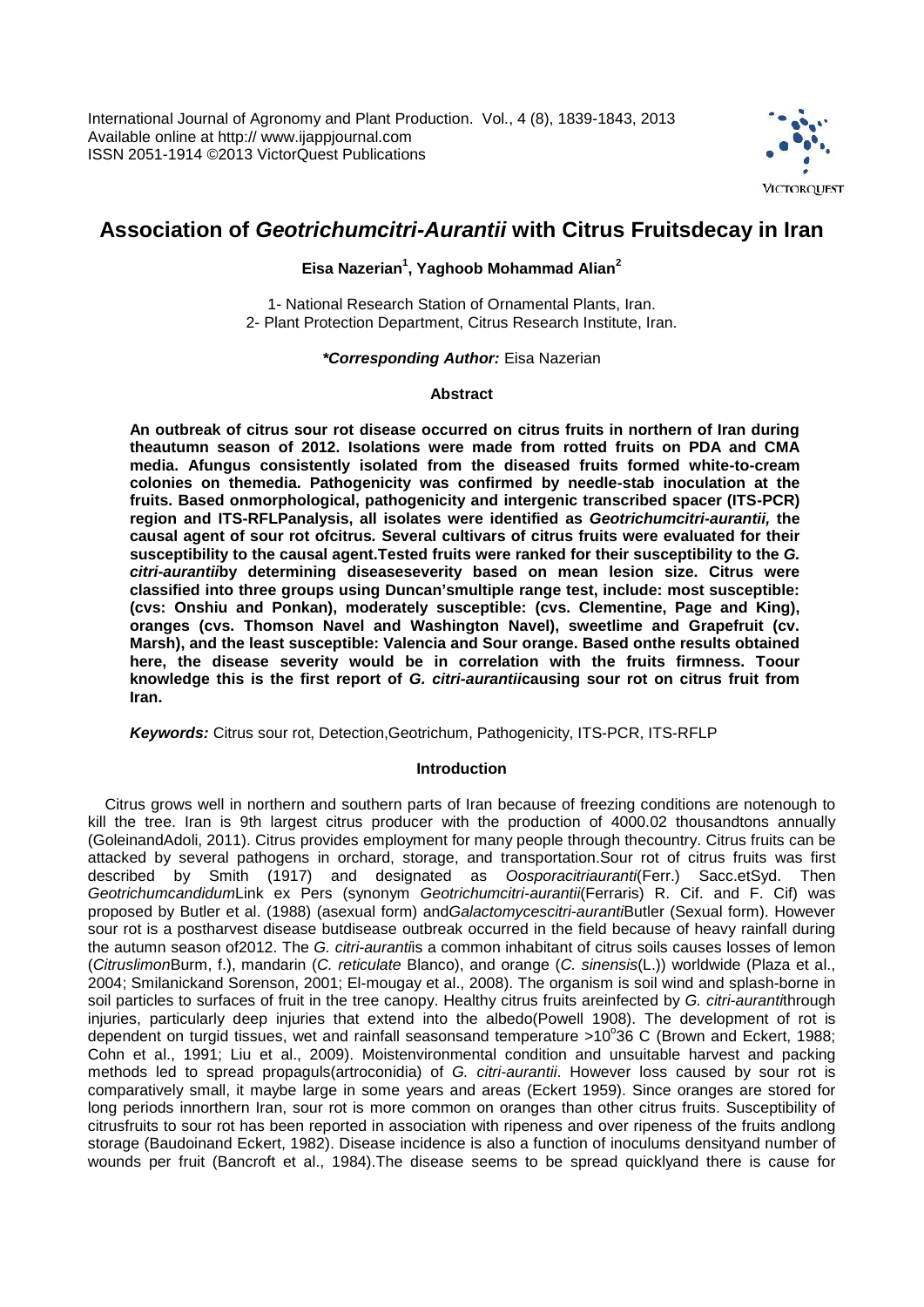concern if diseased fruits are found among healthy. Rotted and maceratedtissue containing mycelium and spores of the fungus spreads the decay from infected 45 to healthy46 fruit by fruit fly in orchards or storage.

To date several studies have discussed regardingpostharvest decay of fruits and vegetables, but few data about sour rot have been published. Theobjective of this study was identification of the causal agent of the disease and determining the susceptibility of some citrus cultivar to the pathogen.

#### **Materials and Methods**

Samples of citrus fruits (*Citrus sinensis* L)) with a light brown to yellow color and exhibitingextensive water soaked lesions suspected to be infected by *G. citri-aurantii*were collected from arange of citrus orchards and brought into the laboratory for analysis during autumn season of2012. The fruits surface were disinfected with 10% of commercial NaClo for 3 min. Small pieces (0.5-1 cm) were placed onto corn meal agar (CMA) and potato dextrose agar (PDA) media. Purified cultures werestored in test tube on PDA medium at 25° C. Pathogenicity tests were performed after disinfectingof the inoculation surface with 70% ethyl alcohol, by dipping a steel rod with a 1-mm-wide and2-mm-long tip into the inoculum suspension (1×1010arthroconidia L-157) and making a single puncture in each fruit with the rod (Smilanick et al., 2008).

The intergenictranscribed spacer region PCR (ITS-PCR) was done as described by Masayuki et al. (2008) with ITS1 and ITS4 primers for five isolates. The PCR products were electrophoresed on 1% agarose gel, stained with ethidium bromide and visualized under UV light.The ITS-PCR products then were digested with Hinf restriction enzyme, and electrophoresed on 4% MetaPhor® agarose gel. To compare citrus cultivars reaction to sour rot caused by *G. citri-auranti*, an experiment was conducted in a completely randomized design with 11 cultivars as treatments in four replications. For each cultivar, a total of 16 fruits were used, each treatment consisting of 12 inoculated and four un-inoculated as controls on detached fruits (Mirzaee et al., 2009). Fruits were ranged for disease severity by measuring length and width of each lesion three days after inoculation (Biggs and Miller, 2004). The results were analyzed using the analysis of variance (ANOVA). Mean lesion diameter data were compared by Duncan's Multiple Range Test (MSTAT-C) at  $p < 0.01$ .

#### **Results and Discussion**

In pathogenicity test fungus caused severe disease reaction on citrus fruits tested and was practically identical. The fungus re-isolatedfrom fruits which inoculated in pathogenicity test, confirming Koch's postulates. The test wasrepeated three times to confirm our diagnosis (Hernández-Montiel et al., 2010**).** *G. citri-aurantii*was detected in most samples. All isolates showed similar morphological characteristics such asgrowth on autoclaved lemon juice. In pathogenicity test, light brown to yellow color and extensive water soaked lesions (Figure 1; A) exhibiting large amount of artroconidia with mycelia on fruit surface after 10 days in humid condition were the main characteristics of the fungus(Figure 1; B). Artroconidia were mostly cylindrical and some oval (Figure 1; C). Mycelia white incolors with dichotomous branching on PDA medium (Figure 1: D), characteristics of *G. citriaurantii*(Gente et al*.*, 2006).

An amplified fragment of ca. 370 bp was obtained from all strains by amplification of ITS1 and ITS4 primers (Figure 2). When the ITS-PCR productswere digested with Hinf restriction enzyme, two bands of ca. 190/180bp migrated in 4%MetaPhor® agarose gel (Fig. 3). On the basis of the phonotypical characteristics and results ofPCR-based ITS analysis, and the ITS-PCR with HinfIdigestion, all isolates were identified as *G.citri-aurantii*as described by Masayuki et al. (2008). One day after fruit inoculation, decay symptoms were observed on inoculated fruits. Controlfruits showed no symptoms. The causal agent was reisolated from the inoculated fruits. Fruit rot ranged from 5.1 cm in diameter for *Citrus unshiu*Marcow (cv. Onshiu) to 0.8 cm for*Citrus aurantium*L. (Sour orange). The former is considered the most susceptible cultivar and thelatter the least. Based on Duncan's multiple range test, citrus cultivars were classified into threegroups: most susceptible: mandarins (cvs: Onshiu and Ponkan), moderately susceptible: mandarin (cvs. Clementine, Page and King), oranges (cvs. Thomson Navel and WashingtonNavel), sweet lime and Grapefruit (cv. Marsh), and the least susceptible: Valencia and Sourorange (Table 1). In spite of the low number of citrus cultivar examined here, it is concluded thatsignificant variations observed in aggressiveness of the fungus. This result is important because itshows that particular pathogen that displays the disease symptoms on wide host range can serve asa powerful repository of inoculums. It is clear that asexual reproduction is a dominant character in*G. citri-aurantii*. The citrus fruits susceptibility to sour rot has been demonstrated incorrelation with fruit ripeness and over-ripeness (Daubeny et al., 1980; Kvikliene et al., 2006;Blazec et al., 2007). Fruit firmness is also related to postharvest time and fruit maturity in citrusvarieties (Olmo et al., 2000). Firmness of citrus fruits which predispose the citrus fruits to attack by rotting fungi has been correlated with the degradation of the cell wall (Olmo et al., 2000). Poor sanitary conditions, fruit damage during harvest and uncutbranches touching the soil surface in citrus groves may contribute to fungal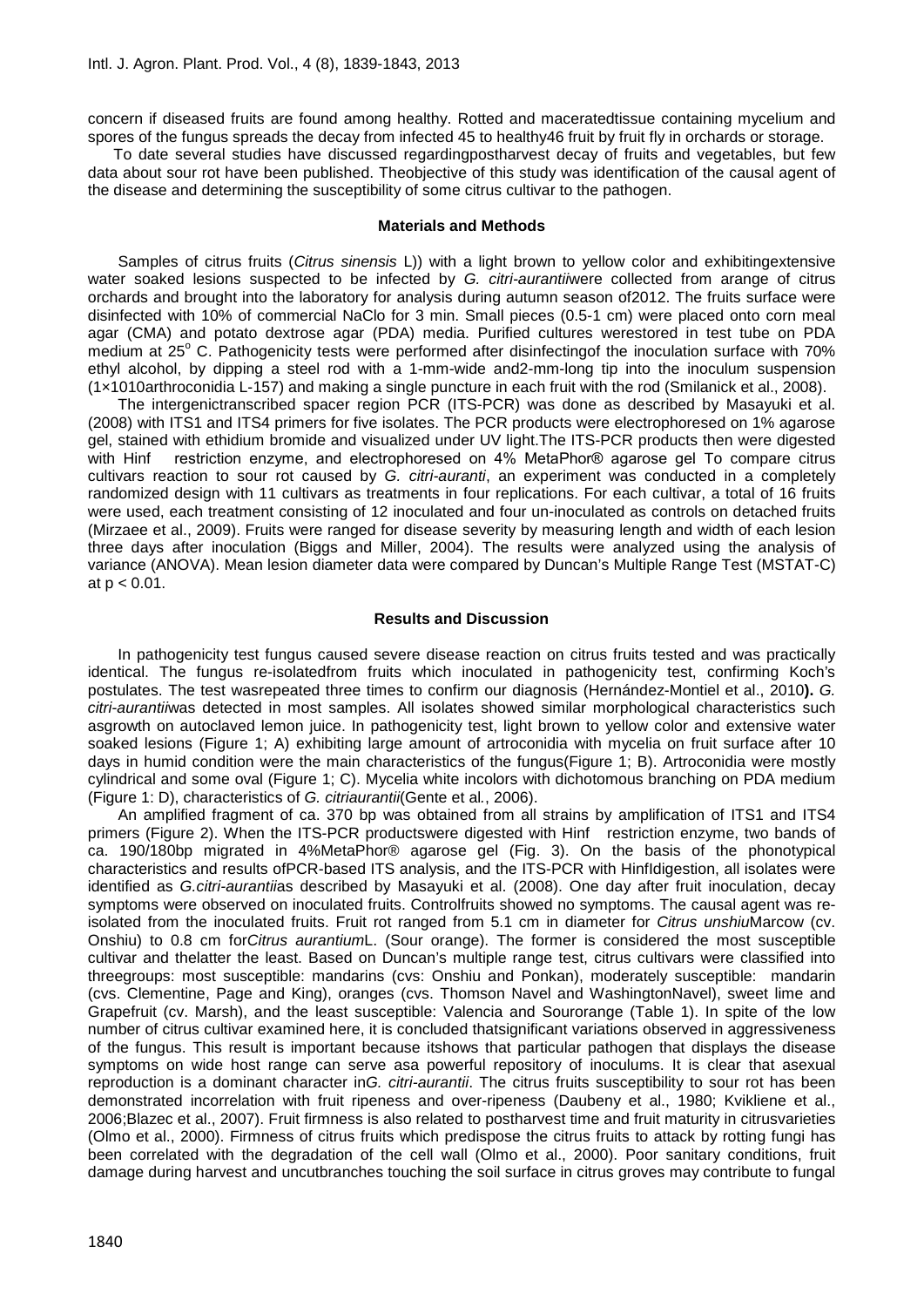infection and spread(Mirzaee et al., 2009). The sour rot disease is considered similar to other postharvest diseases inmanagement, so disease management protocols which are used for other postharvest diseasescould be used for sour rot management. Routine controlling measures include pruning citrus treebranches touching the soil surface, separating diseased fruit from healthy, harvest the fruit carefully to minimize injuries, preventing fruit contact with the soil, delay in harvest until later in the day reduce peel moisture and fruit turgidity that enhance injury. Fruit should be harvestedprior to excessive mature stage. Application of preventive fungicides is recommended for diseasemanagement (Skaria et al., 2003). *G. citri aurantii*should be considered a serious threat to thecitrus industry especially in warm and humid autumn season in the region.This result suggests different responses of citrus species examined here to citrus sour rot. This isprobably because of differences in the chemical constitution or physical structure of the peels ofthe different species (Suprapa et al., 1995). It is demonstrated that some mineral nutrients such as calcium has a great effect on improving fruit firmness, cell wall composition, boost fruit resistance to mechanical injuries andreducing the occurrence of decay (Kader andRolle, 2004). In contrast high nitrogen and excesswater supply to plants reduce fruit firmness and increase susceptibility to mechanical damage anddecay by postharvest fungi.

| Table 1: Disease severity of mean lesion diameter in different citrus cultivars inoculated with Geotrichumcitri- |  |
|------------------------------------------------------------------------------------------------------------------|--|
| $\alpha$ urontii                                                                                                 |  |

| <b>Species</b>                                                                                                                         | Lesion diameter (cm)                                                                                               |
|----------------------------------------------------------------------------------------------------------------------------------------|--------------------------------------------------------------------------------------------------------------------|
| Citrus unshiuMarcow                                                                                                                    | $5.11^{a}$                                                                                                         |
| Citrus reticulate Blanco<br>Citrus Clementinahortex Tanaka<br>Citrus sinensis(L.) Osbeck                                               | 4.8 <sup>a</sup><br>$4.1^{b}$<br>$3.92^{b}$                                                                        |
| Citrus reticulate Blanco                                                                                                               | $3.38^{bc}$                                                                                                        |
| Citrus Limettioides Tanaka<br>Citrus nobilisLour.<br>Citrus paradiseMacfad<br>Citrus sinensis(L.) Osbeck<br>Citrus sinensis(L.) Osbeck | $2.73^{\circ}$<br>2.28 <sup>cd</sup><br>1.82 <sup>cd</sup><br>1.59 <sup>cde</sup><br>$1.2^{\dagger}$<br>$0.8^{fg}$ |
|                                                                                                                                        | Citrus aurantiumL.                                                                                                 |

Data shows the mean of observations of four replicates per cultivar. Different letters represent significant differences among means according to the DMRT. Standard errors (SE) and coefficient of variation (CV) = 0.124 and 9.8% respectively.



Figure 1 Morphological characteristics of sour rot caused by *G. citri-aurantii*. A: Symptoms of sour rot on cv. Thomson Navel (arrow) and B: sign of fungus on cv. Washington Navel (arrow) 10 days after inoculation. C: Arhtroconidia of *G. citri-aurantii*mostly cylindrical and some oval. D: Dichotomous branching of *G. citri-aurantii.*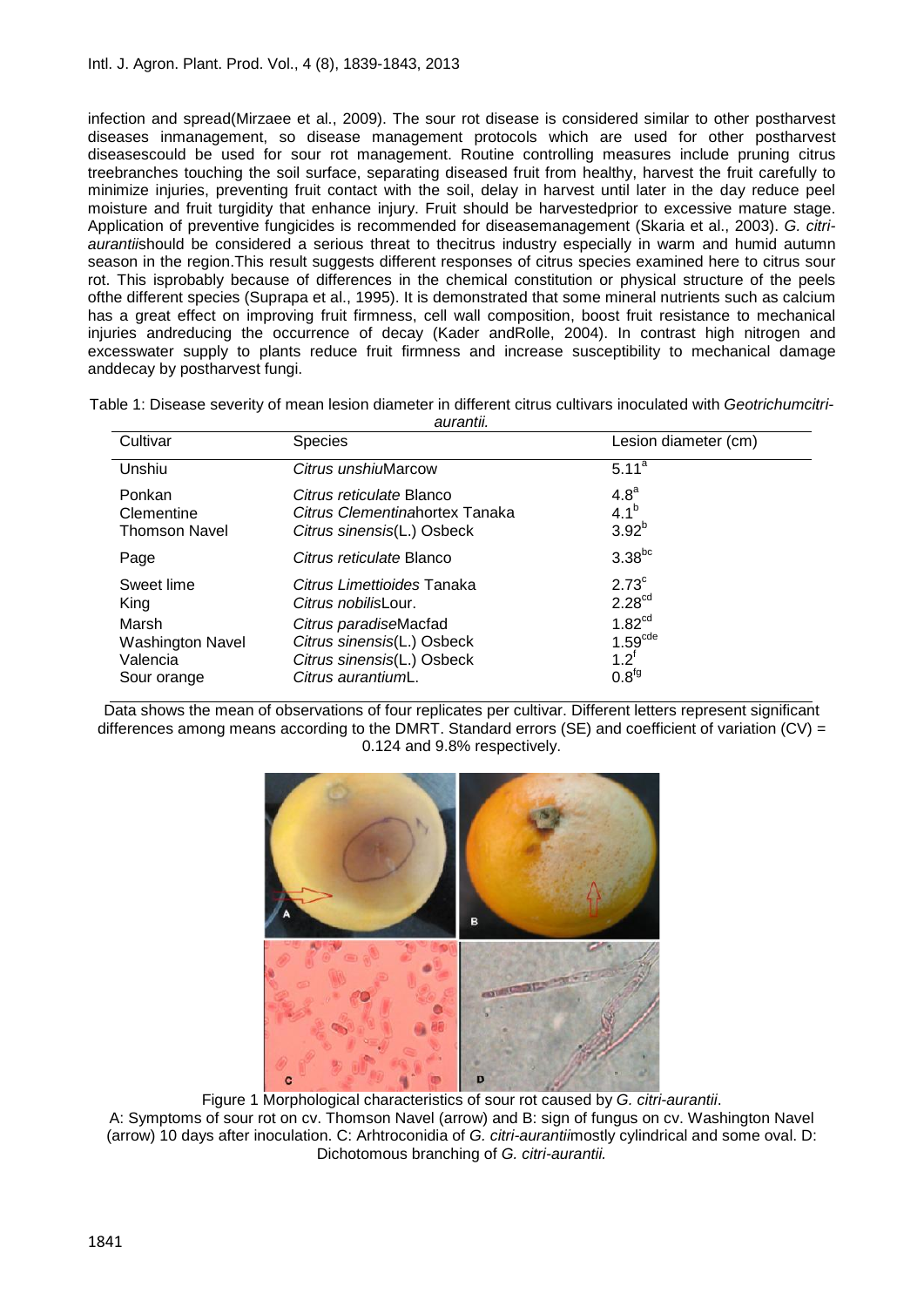

Figure 2. Polymerase chain reaction banding pattern of the ITS of *G. citri-aurantii*isolates.M; 200bp DNA ladder, lane 1-5; citrus isolates, lane 6: negative control without DNA.



Figure 3. ITS-RFLP banding pattern of *G. citri-aurantii*digested with HinfI restriction enzyme. M; Molecular marker 100 bp; Lane 1-5; *G. citri-aurantii*.

### **References**

- Baudoin ABAM, Eckert JW, 1982. Factors influencing the susceptibility of lemon to infection by *Geotrichumcandidum*.Phytopathol. 72: 1592-1597.
- Bancroft MN, Gardner PD, Eckert JW, Baritelle JL, 1984. Comparison of decay control
- Biggs AR, Miller SS, 2004. Comparative relative susceptibility NE-183 apple cultivars to fruit rot pathogens in West Virginia. J Am Pomol Soc. 59: 72-77.
- Blazek J, Opatova H, Golias J, Homutova I, 2007. Ideotype of apples with resistance to storage diseases.HortSci (Prague) 34: 107-113.
- Brown G, Eckert J, 1988. Compendium of Citrus Diseases. A PhytopatholSoc, St. Paul, MN., USA.
- Butler EE, Fogle D, Miranda M, 1988. *Galactomycescitri-auranti*a newly found of *Geotrichumcitri-auranti*, the cause of sour rot of citrus fruit. Mycotaxon 33:197-212.
- Cohen E, Coggins CW, Eckert JW, 1991. Predisposition of citrus fruits to sour rot when
- Daubeny HA, Pepin HS, Barritt BH, 1980. Post-harvest Rhizopus fruit rot resistance in red raspberry. HortSci 15: 35-37.

Eckert JW, 1959. Lemon sour rot. California Citrograph. 45: 30-31.

- El-Mougy N, El-Gamal N, Abb-El-Kareem F, 2008. Use of organic acids and salts to control postharvest diseases of lemon fruits in Eygept. Archives of Phytopathology and Plant Protection. 41:467-476.
- Gente S, Sohier D, Coton E, Duhamel C, Gueguen M, 2006. Identification 141 of *Geotrichumcandidum*at the species and strain level: proposal for standardized protocol; Industrial Microbial Biotechnology. 33: 1019-1031.
- Golein B, Adoli B, 2011. Citrus (cultivation). Novinpoya publication. Iran.
- Hernández-Montiel LG, Holguín-Peña RJ, Latisnere-Barragan H, 2010.First report of sour rot caused by *Geotrichumcitri-aurantii*on key lime (*Citrus aurantifolia*) in Colima State, Mexico. Plant Dis. 9(4): 488.
- Kader AA, Rolle RS, 2004.The role of post-harvest management in assuring the quality and safety of horticultural produce.FAO Agricultural Services Bulletin 152**.**
- Kvikliene N, Kviklys D, Viskelis P, 2006. Changes in fruit quality during ripening and storage in the apple cultivar Auksis. Journal of Fruit and Ornamental Plant Research 14 (Suppl. 2): 195-292.
- Liu X, Wang LP, Li YC, Li HY, Yu T, Zhang XD, 2009. Antifungal activity of thyme oil against*Geotrichumcitri aurantii*in vitro and in vivo.J ApplMicrobiol. 107: 1450-1456.
- Masayuki N, Suprapta DN, Iwai H, 2008. Differentiation of pathogenic and nonpathogenic isolates of *Geotrichumcandidum*sensuSuprapta et al. (1995) on citrus fruit based on PCR- RFLP analysis of Rdna ITS and PCR using specific primers designed in polygalactrunase gene. Mycoscience. 49:155-158.
- Mirzaee MR, Mohammadi M, Nasrabad AA, 2009. Relative susceptibility of citrus genotypes to fruit rot caused by *Ceratocystisradicicola*in Iran.TPP. 34(5): 329-332.
- Olmo M, Nadas A, Garcia GM, 2000. Nondestructive methods to evaluate maturity level of160 oranges*.* J Food Sci. 65: 365-369.
- Plaza P, Torres R, Usall J, Lamarca N, Viasa I, 2004. Evaluation of the potential of commercial post–harvest application of essential oils to control citrus decay.J Hortic Science Biotech. 79: 935–940.
- Powell GH, 1908. The decay of oranges while in transit from California. United States Department of Agriculture, Washington DC.Bulletin 123.
- Similanick JL, Mansour MF, Gabler FM, Sorenson D, 2008. Control of citrus postharvest green mold and sour rot by potassium sorbate combined with heat and fungicides. Postharvest Biol Tec. 47: 226-238.
- Skaria M, Eayre CG, Miao H, Solis-Gracia1 N, Mackey B, 2003. Effect of Packing on Rot and Fruit Damage in Rio Red Grapefruit.Subtropical Plant Science. 55: 75-78.